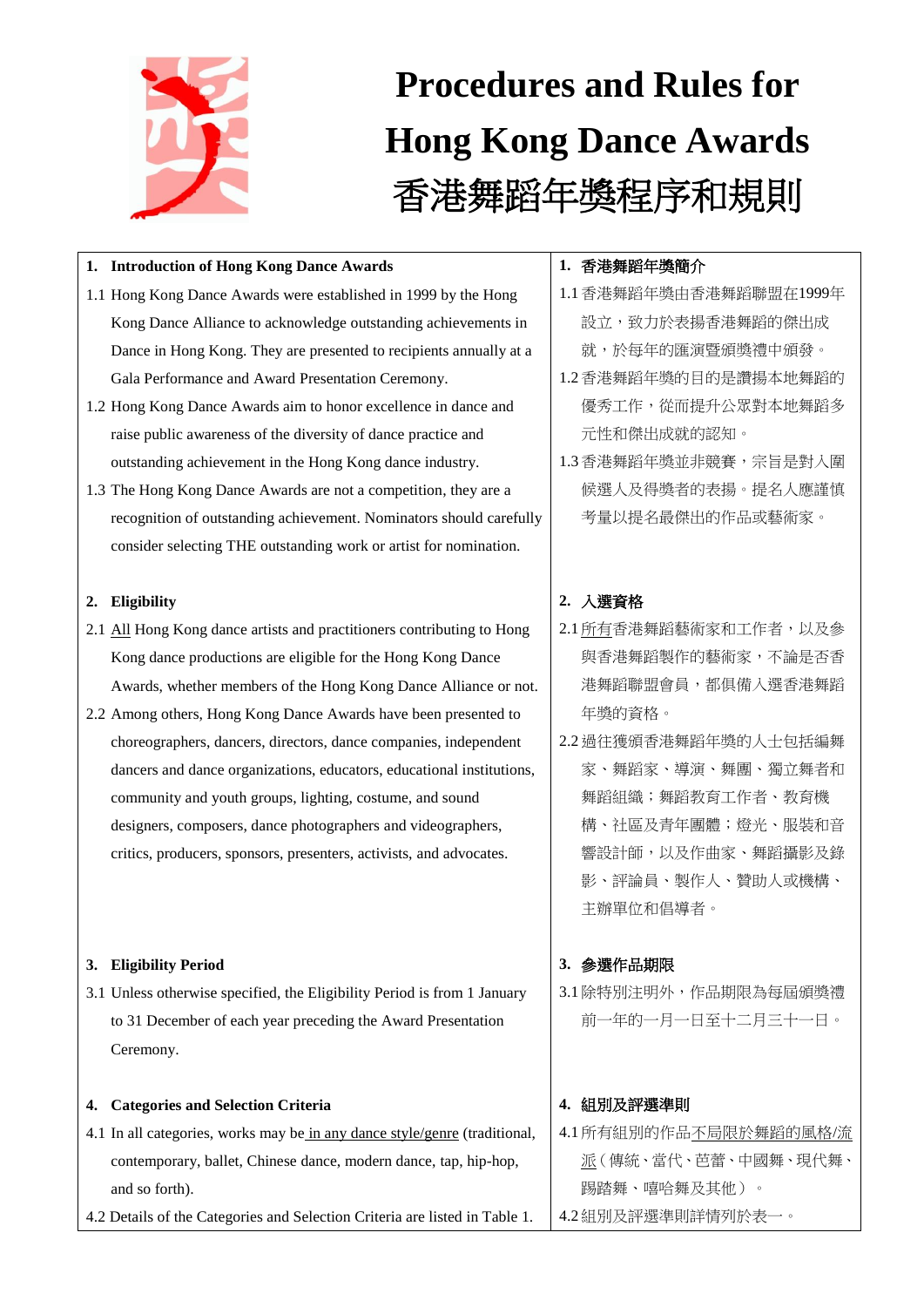#### **5. Nominations**

- 5.1 The following procedures and rules are applicable to all Categories
- 5.2 Nominations may be submitted by anyone, whether a Member of the Hong Kong Dance Alliance or not.
- 5.3 Nominations must be received by the specified deadline in early January of the year following the Eligibility Period. All Nominations should be made on the *Nominations Form* available online at the Hong Kong Dance Alliance Website, www.hkdanceall.org. Completed Forms should be emailed as an attachment to admin@hkdanceall.org. Nominations must be accompanied by the nominator's name, email address, and the category in which the nomination is made.
- 5.4 Nominations in any other form, or by any other means, **will not be**  considered.
- 5.5 Nominations should be supported by a video recording of the relevant production to assist assessment. Artists nominated will be asked to provide a video recording of the relevant production to assist assessment.

#### **6. Expert Panels**

- 6.1 Each year, the Hong Kong Dance Alliance Executive Committee appoints two Expert Panels to review all nominations for shortlisting.
- 6.2 Each Expert Panel is composed of distinguished experts in relevant fields. The composition of each year's panels and the categories of awards they cover are listed in the table 2 below.
- 6.3 Each panel shall include at least one member from amongst the Hong Kong Dance Alliance Executive Committee and one external member. Other members may be external or from the Hong Kong Dance Alliance Executive Committee. External members need not hold membership in the Hong Kong Dance Alliance. After appointment, the membership of Expert Panels is published on the Hong Kong Dance Alliance Website.
- 6.4 No Expert Panel member may vote in any category(s) for which s/he is nominated.
- 6.5 Expert Panel members must agree to attend as many events as possible in their relevant area(s) of responsibility during the Eligibility Period. Practitioners can notify Expert Panel members to attend their events during the Eligibility Period and provide admission tickets to events through Hong Kong Dance Alliance.
- 6.6 After the Nomination deadline, Expert Panels review all Nominations and related supporting material and video recordings in

#### **5.** 提名候選人

5.1以下程序規則適用於所有組別。

- 5.2香港舞蹈年獎接受公開提名候選人,不 論是否香港舞蹈聯盟會員,皆可參與。
- 5.3候選人提名必須於指定截止日期(一般 是參選作品期限後的一月初)或之前收 到。所有提名應以在香港舞蹈聯盟網頁 www.hkdanceall.org上發佈的提名表格填 寫,並以附件形式電郵到

admin@hkdanceall.org。提名都必須附有 該提名人之姓名和電郵地址。

- 5.4以其他形式或表格提交的提名將不予考 慮。
- 5.5候選單位必須提供相關的完整演出錄影 以作評審之用。

#### **6.** 專家小組

- 6.1香港舞蹈聯盟理事會每年會任命兩個專 家小組,負責評選各獎項的候選名單。
- 6.2每個專家小組由相關領域的知名專家組 成,每年的獎項組別和專家小組成員列 於表二。
- 6.3每個專家小組至少應包括一位香港舞蹈 聯盟理事會成員和一位非理事會成員。 其他成員則可以來自理事會內或外。專 家小組成員無須是香港舞蹈聯盟會員。 獲委任的專家小組名單將於香港舞蹈聯 盟網站上公佈。
- 6.4各專家小組的成員如於某一組別獲提 名,則不能於該組別投票。
- 6.5專家小組成員必須盡量在作品期限內出 席與其小組評選範圍有關的節目或活 動。有關的舞蹈工作者亦可透過香港舞 蹈聯盟,通知專家小組成員出席其節目 或活動,及為專家小組成員提供其節目 門票。
- 6.6於截止日期後,每個專家小組會審視其 組別中的提名作品,和相關資料及錄像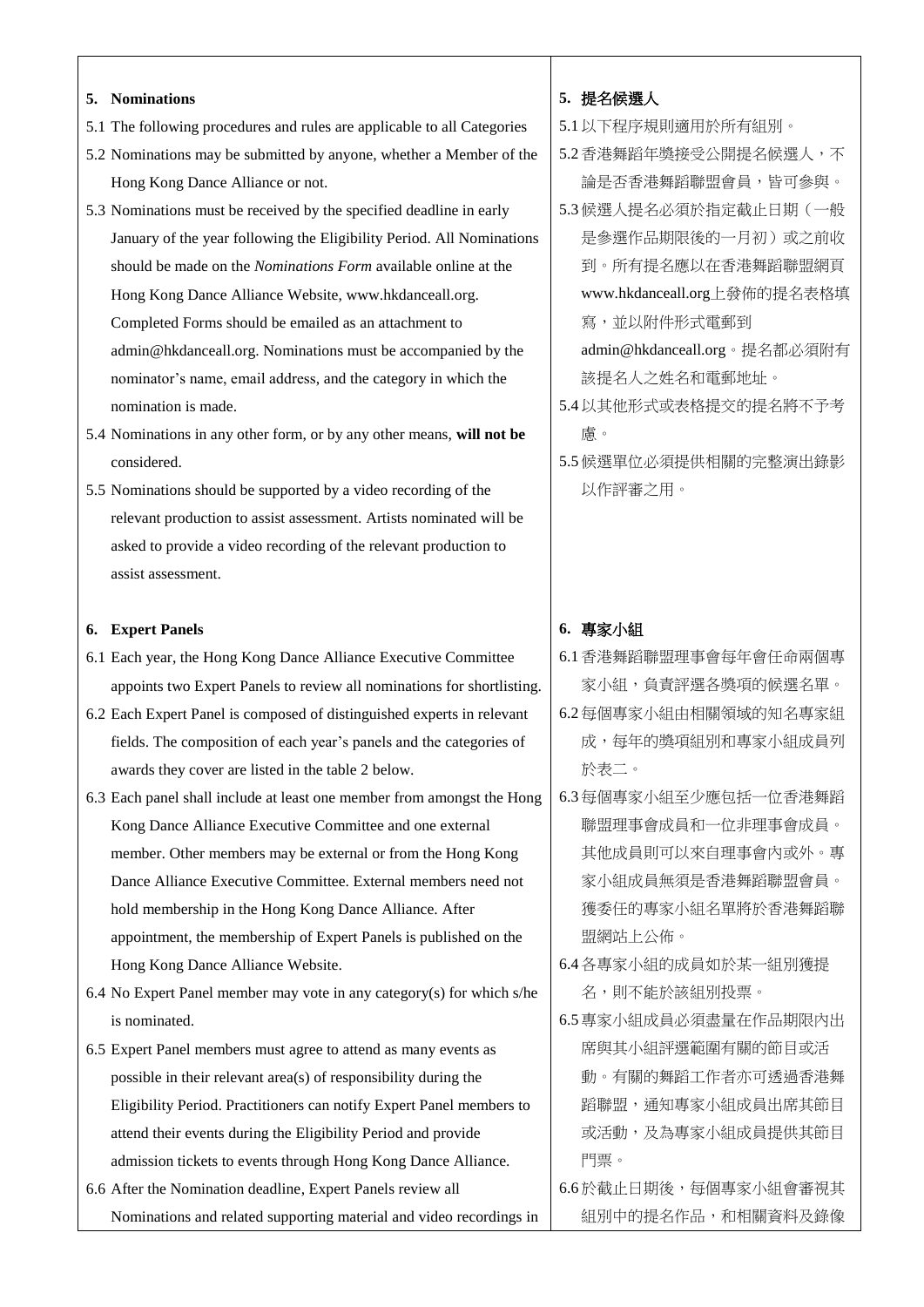their categories.

6.7 When all members of an Expert Panel have completed reviewing each nomination, a secret electronic ballot is taken. In the ballot, each Expert Panel member assigns a score to each nomination and an average score based on the total number of ballots will be calculated for each nomination. The three (or in case of a tie(s), up to  $six$ ) nominations with the highest scores will be shortlisted in each category. The shortlists are then submitted to the Award Selection Jury. All shortlisted nominations will be posted on the Hong Kong Dance Alliance Website.

#### **7. Award Selection**

- 7.1 The Award Selection Jury is composed of all members of the Hong Kong Dance Alliance Executive Committee and all external members of the Expert Panels.
- 7.2 Supporting materials, including video recordings, of all shortlisted nominations in all categories are circulated to members of the Award Selection Jury for review. To ensure that they are not judged solely by video recordings, each nominated production and performance must have been seen live by at least one member of the Jury.
- 7.3 Jury members who, under extraordinary circumstances, are unable to review supporting materials of all shortlisted nominations in any category, or who declare a 'conflict of interest', are required to recuse themselves from voting in that category.
- 7.4 When all members of the Jury have completed reviewing materials for each nominee, a secret electronic ballot will be conducted.
- 7.5 Each Jury member ranks each nominee in each category, giving three points, as the highest ranking, two points as the second ranking, and so on. In cases of categories with more than three shortlisted nominees the highest and subsequent rankings would be consistent with the number of shortlisted nominees in that category. Each nomination is assessed on its own merits and Jury members may give the same ranking to more than one nominee in the same category. The votes are then tallied and the highest scoring nominee in each category will receive the award.
- 7.6 If scores are tied, an additional vote will be conducted. If it is tied again, more than one award will be presented for that category.
- 7.7 **The Jury may determine that no award be conferred or more than one award be conferred, in any category, in any given year.**
- 7.8 Award recipients are announced at the Annual Gala Performance and Award Presentation Ceremony.

記錄。

6.7當所有成員完成檢視候選作品及資料 後,專家小組會進行不記名電子投票。 每個成員為每一候選人評分,作品平均 分將以該作品評分的人數計算。點票後 在一個組別中得到最高分的三位(如出現 相同分數則六位)候選人將列入入圍名 單,並呈交給最後評審團。入圍名單將 於香港舞蹈聯盟網站公佈。

#### **7.** 獎項評定

- 7.1獎項評審團是由所有香港舞蹈聯盟理事 會成員以及所有會外參與評審的專家人 士組成。
- 7.2所有組別入圍者的相關資料(包括錄 像)將分發給獎項評審團評審。為確保 評審團並非全以演出錄像作出評審,每 一個入圍作品均須有最少一位評審曾現 場觀看演出。
- 7.3如評審團成員於特殊情況下無法審視某 一組別所有入圍者的資料,或於某一獎 項類別被提名,或申報了「利益衝 突」,必須退出該組別的投票。
- 7.4當所有成員審視所有相關資料後,評審 團將透過電子問卷,以不記名方式投 票。
- 7.5每位評審團成員為每個組別的候選人評 分,最傑出的將獲三分,其次兩分,以 此類推。如候選人人數多於三人,最高 的分數應與候選人數目相同,候選人的 評分應以其傑出成就作獨立考慮準則, 評審團可給予候選人相同評分。點票後 每個組別得分最高者成為獎項得主。
- 7.6如果多個候選人的總評分相同,評審團 將為該組別進行額外投票。如結果仍維 持不變,則會有多於一個獎項得主。
- 7.7 在任何組別,評審團有權決定當年不頒 發任何獎項或頒發多於一個獎項。
- 7.8得獎者將在每年舉行的匯演及頒獎禮上 公佈。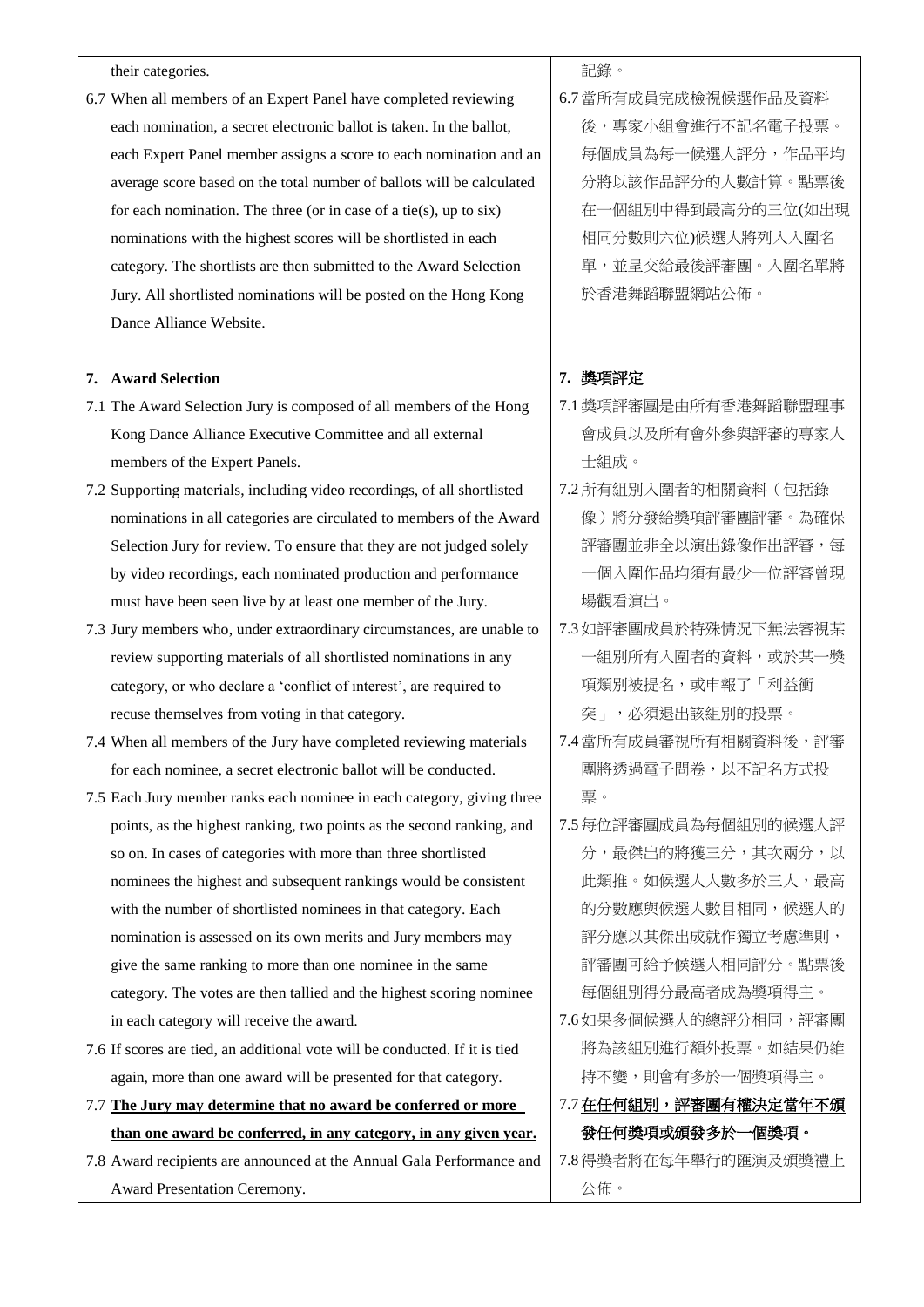| <b>Categories</b><br>組別                                                                                                                                                                                                                                                                                                                      | <b>Selection Criteria</b><br>評選準則                                                                                                                                                                                                       | Work<br><b>Requirements</b><br>作品要求                                                                                                            | <b>Body of</b><br>Work<br>一組作品  | <b>Time of</b><br>Performance/<br>Production<br>製作/演出時期 |
|----------------------------------------------------------------------------------------------------------------------------------------------------------------------------------------------------------------------------------------------------------------------------------------------------------------------------------------------|-----------------------------------------------------------------------------------------------------------------------------------------------------------------------------------------------------------------------------------------|------------------------------------------------------------------------------------------------------------------------------------------------|---------------------------------|---------------------------------------------------------|
| <b>Outstanding Choreography</b><br>傑出編舞                                                                                                                                                                                                                                                                                                      | Excellence in choreography by an individual<br>or choreographic team.<br>個人或團隊創作的出色舞蹈編排。                                                                                                                                                | Must be world<br>premiere in Hong<br>Kong.<br>必須於香港作世界<br>首演。                                                                                  | <b>Not</b><br>Considered<br>不接受 | During the<br><b>Eligibility Period</b><br>合資格期限内       |
| <b>Outstanding Large Venue</b><br>Production<br>$(with > 750 \text{ seats})$<br>傑出大型場地舞蹈製作<br>(超過750個座位)<br><b>Outstanding Medium</b><br>Venue Production<br>(with $250$ to $750$ seats)<br>傑出中型場地舞蹈製作<br>$(250 \n  E 750 $ 個座位)<br><b>Outstanding Small Venue</b><br>Production<br>$(with < 250 \text{ seats})$<br>傑出小型場地舞蹈製作<br>(少於250個座位) | Excellence in dance production and<br>performance as a whole, including<br>choreography, performance, design, score,<br>and so forth, by a company or independent<br>artist/group.<br>在整體舞蹈製作與演出上均具優秀表現;<br>包括編舞、演出、設計及音樂等。             | May be a new work<br>or a new production<br>of an existing work.<br>全新作品或已存在<br>作品的全新製作。<br>Must be produced<br>in Hong Kong.<br>必須是在香港製<br>作。 | Not<br>Considered<br>不接受        | During the<br><b>Eligibility Period</b><br>合資格期限内       |
| <b>Outstanding Performance</b><br>by a Male Dancer<br>傑出男舞蹈員演出<br><b>Outstanding Performance</b><br>by a Female Dancer<br>傑出女舞蹈員演出                                                                                                                                                                                                           | Outstanding performance by an individual<br>dancer in a specific role. Performers may not<br>be nominated again for a role for which they<br>have already received the award.<br>在某一特定角色中有出色表現的男/女舞<br>蹈員。舞蹈員亦不得憑同一作品中同一角<br>色的表演而重複獲獎。 | May be in a new<br>work or a revival.<br>可以是全新創作或<br>者重演作品。                                                                                    | <b>Not</b><br>Considered<br>不接受 | During the<br><b>Eligibility Period</b><br>合資格期限內       |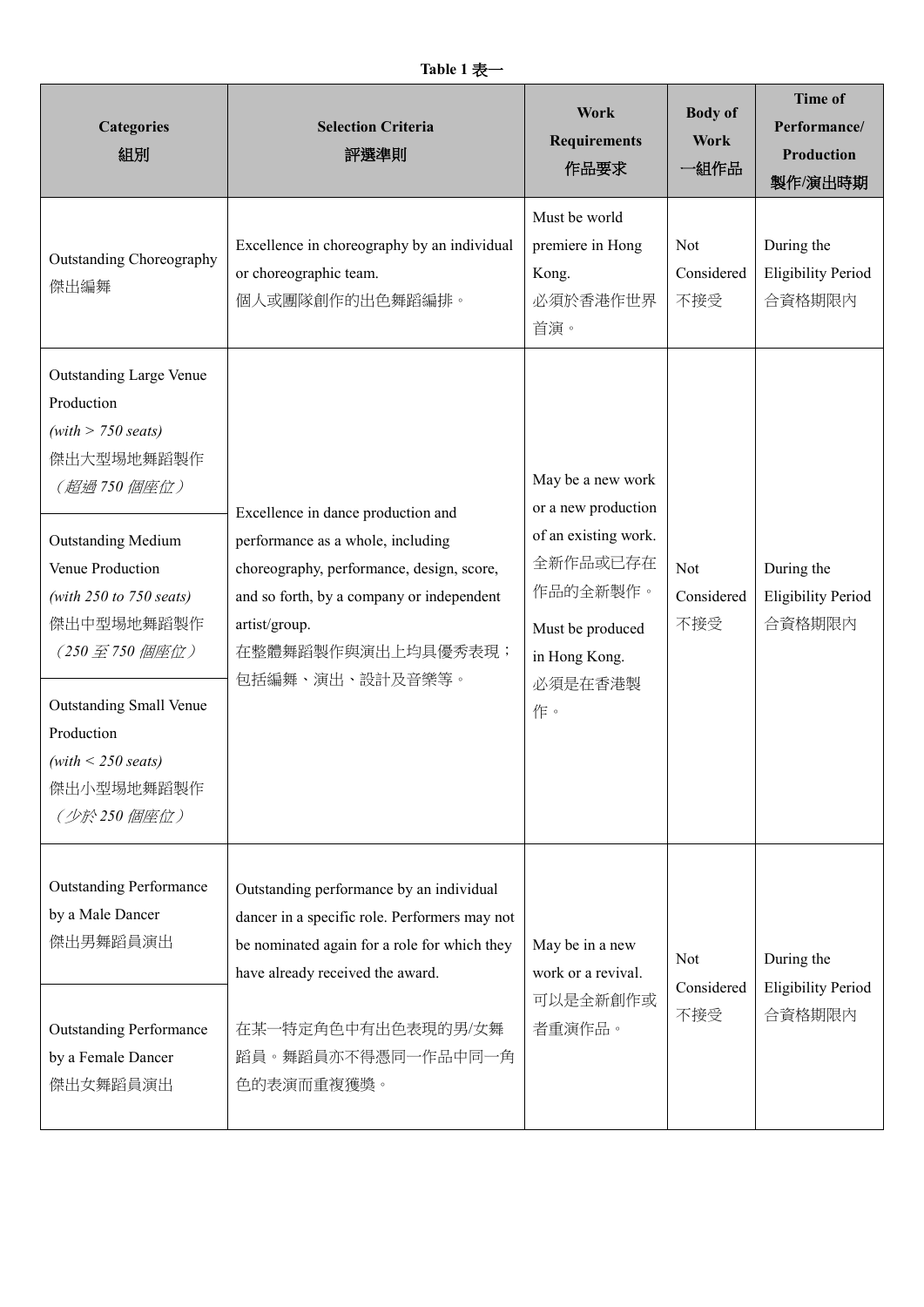| <b>Categories</b><br>組別                                                                                                                | <b>Selection Criteria</b><br>評選準則                                                                                                                                                                                                                                                       | Work<br><b>Requirements</b><br>作品要求                         | <b>Body</b> of<br>Work<br>一組作品 | <b>Time of</b><br>Performance/<br><b>Production</b><br>製作/演出時期      |
|----------------------------------------------------------------------------------------------------------------------------------------|-----------------------------------------------------------------------------------------------------------------------------------------------------------------------------------------------------------------------------------------------------------------------------------------|-------------------------------------------------------------|--------------------------------|---------------------------------------------------------------------|
| <b>Outstanding Ensemble</b><br>Performance<br>傑出群舞演出                                                                                   | Excellence in performance by the whole cast<br>in a full-length production with a minimum<br>of 6 or more dancers. Performers may not be<br>nominated again for a production for which<br>they have already received the award.<br>6位或以上舞者表演的長篇製作中的傑出<br>整體演出。曾獲獎的表演者不得憑同一舞<br>蹈製作再獲提名。 | May be in a new<br>work or a revival.<br>可以是全新創作或<br>者重演作品。 | Not<br>Considered<br>不接受       | During the<br><b>Eligibility Period</b><br>合資格期限内                   |
| Outstanding Lighting and/or<br>Visual Design<br>傑出燈光/視覺設計                                                                              | Excellence in areas of lighting and/or visual<br>design for a particular work.<br>一個舞蹈作品的燈光或視覺設計領域中有<br>出色成就。                                                                                                                                                                           |                                                             | Not<br>Considered<br>不接受       | During the<br><b>Eligibility Period</b><br>合資格期限內                   |
| Outstanding Set and/or<br>Costume Design<br>傑出舞台/服裝設計                                                                                  | Excellence in areas of set and/or costume<br>design, for a particular work.<br>一個舞蹈作品的舞台或服裝設計領域中有<br>出色成就。                                                                                                                                                                              |                                                             | Not<br>Considered<br>不接受       | During the<br><b>Eligibility Period</b><br>合資格期限内                   |
| <b>Outstanding Music</b><br>Composition and/or Sound<br>Design<br>傑出配樂/聲音設計                                                            | Excellence in areas of music composition,<br>and/or sound design, for a particular work.<br>一個舞蹈作品的配樂或聲音設計領域中有<br>出色成就。                                                                                                                                                                 |                                                             | Not<br>Considered<br>不接受       | During the<br><b>Eligibility Period</b><br>合資格期限內                   |
| <b>Outstanding Dance</b><br>Education, Youth Dance,<br>Community Dance, or<br><b>Environmental Dance</b><br>傑出舞蹈教育/青少年舞蹈/<br>社區舞蹈或環境舞蹈 | Excellence achievement in dance education,<br>youth dance, community dance, or<br>environmental dance project by a company,<br>organization, or individual practitioner such<br>as a teacher, mentor, researcher.<br>在舞蹈教育、青少年舞蹈、社區舞蹈或環<br>境舞蹈項目取得出色成就的公司、組織或<br>舞蹈工作者 (如教師、導師或研究員)。    |                                                             | Considered<br>接受               | During or beyond<br>the Eligibility<br>Period<br>合資格期限内或<br>超越合資格期限 |
| Outstanding Services to<br>Dance<br>傑出舞蹈服務                                                                                             | Excellence in areas related to dance such as<br>criticism, scholarship, documentation,<br>notation, photography, videography, arts<br>administration, and so forth.<br>在舞蹈評論、學術、記錄、舞譜、攝影、<br>錄像、行政等領域的出色成就。                                                                             |                                                             | Considered<br>接受               | During or beyond<br>the Eligibility<br>Period<br>合資格期限内或<br>超越合資格期限 |

只接受香港舞蹈聯盟理事會及專家小組提名 Only accept nomination from Expert Panel and HK Dance Alliance Executive Committee Member

Distinguished Achievement 傑出成就

Lifetime Achievement 終生成就

New Choreographer 新晉編舞